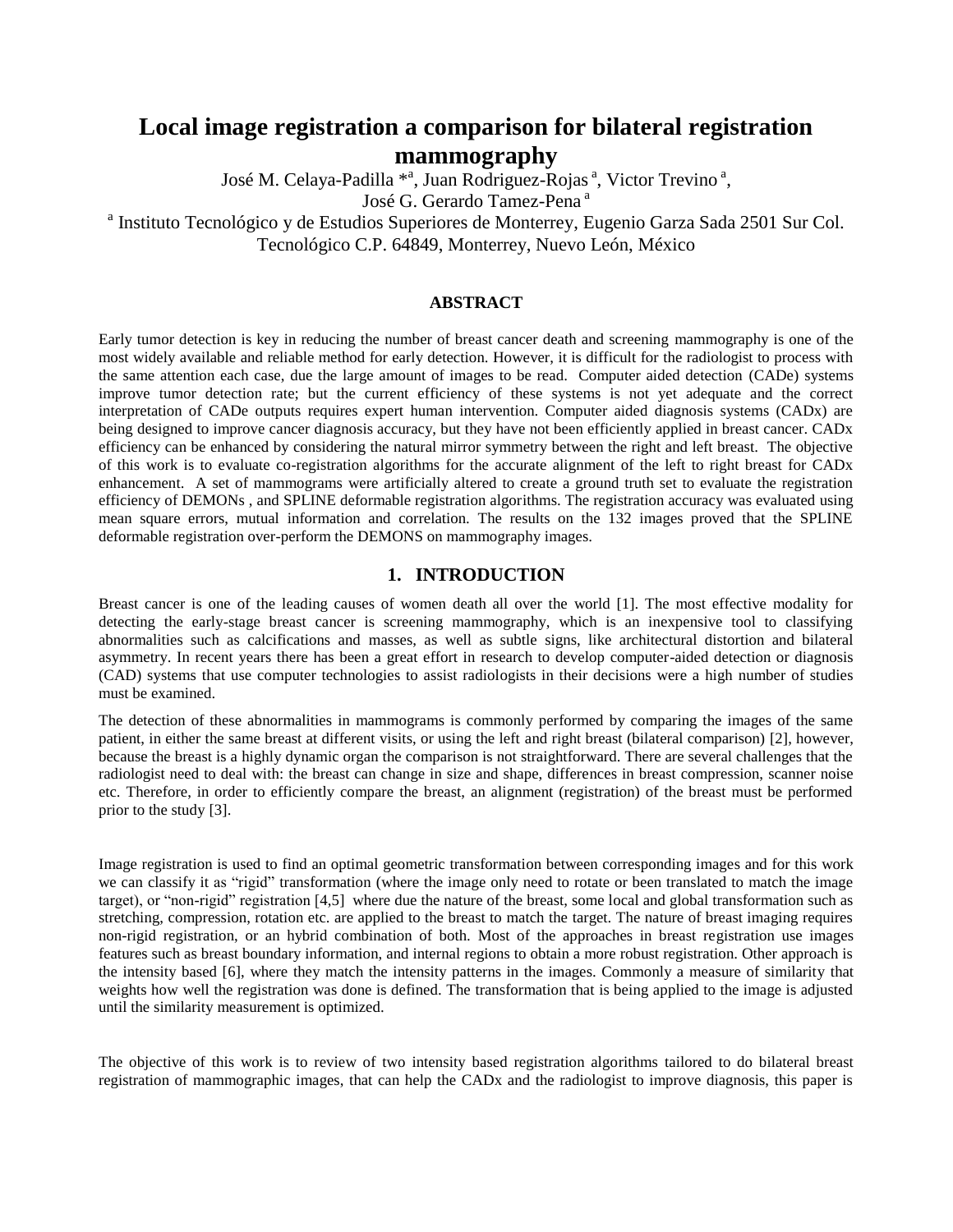written as follows: in section II we present the methodology of the work, we briefly explain the algorithms used, the dataset and the metrics used for the evaluation of the algorithm. In section III, we present the results and the details obtained. Finally in section IV the discussion and conclusions are presented.

# **2. METHODOLOGY**

In order to analyze the performance of the bilateral registration, we follow the process in figure (1). This can be grouped in three main stages, first we develop a synthetic images data set from a previously classified normal bilateral craniocaudal (CC) and bilateral medium-lateral oblique (MLO), then the registration framework is applied, the last stage is the metrics quantification to evaluate the performance of the methods, the detailed process of each stage is explained above.



Figure 1. Registration framework process

## **2.1 Synthetic dataset**

There are a few data sets of images typically used to test CADx systems, however many data set suffer from the heterogeneity present in the images, while this is a good factor for a more robust classification system, in this approach, we try to limit the effect of noise present in the dataset itself. In order to avoid it, we created a synthetic image dataset in which we will have the control of the modifications and of course the ground truth, this approach is not new, many registration methods are compared with synthetic images such as geometric figures, or a set of specific cases for the field of interest [3], nevertheless our approach try to test the capabilities in a real world scenario, and bilateral registration have special problems, noise, high contrast, high dense areas etc., therefore we created a synthetic dataset based in selected cases of the Digital Database for Screening Mammography (DDSM)[8], the original dataset is a set of mammograms in a digital format that has been used by researchers to evaluate and compare the performance of computer-aided detection (CADx), from this dataset seed, we selected a set of images that were a typical case from three diagnosis type, normal, calcification and masses, those potential cases, were used as a seed to create a new dataset.

The new dataset was created by taking in consideration the common alteration that a mammography may suffer in screening procedure, or by the nature of the breast, those alteration are typically calcifications, and masses found in one breast and not in the other or in a bigger proportion, and the asymmetry of the breast itself.

The process to create the data set was as follow, from a normal classified images, a series of modifications were performed, first lesions were added, for both calcifications and masses, next the following transformations were applied: rotation, compression, deformation, expansion, those transformations were implemented using only global transformations such as affine and Rigid, in order to preserve the changes along the entire image, a total of 132 images were developed, 33 for RCC, 33 for LCC, 33 for LMLO, and 33 for RMLO, plus the RCC, LCC, LMLO, RMLO ground truth, the size was cropped to a resolution of 4376 x 2728 for all the images, 16 bits and keep the original 0.05/0.05 spacing, finally were exported to a friendly DICCOM format.

The next step was the segmentation of the background and unwanted information, the first step is to segment the tissue from the right and left images to eliminate the background and artifacts as name tags and annotations, and to define region of interest (ROI) where the registration and the metrics will be applied, this operation was achieved by using a connected components segmentation algorithm with a 3 pixel radius and a threshold estimated of 12 standard deviations.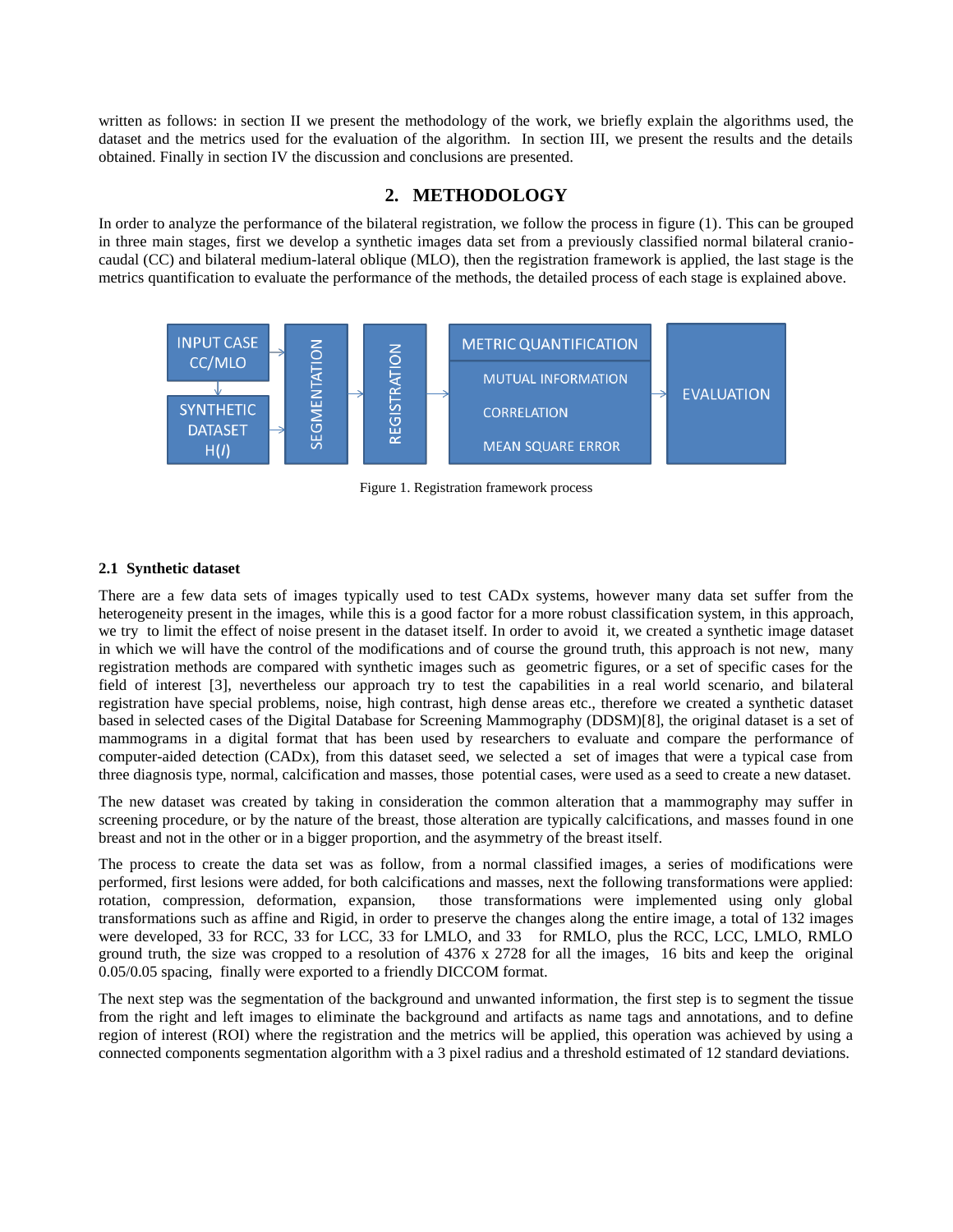#### **2.2 Registration framework**

We perform the registration using two common used algorithms DEMON's [7] and multi resolution B-Spline[8] in two ways, first we register the transformed image *H(I)* against his own view, and then in order to consider bilateral differences we register the transformed view against his opposite view (e.g. right CC to left CC) , the first registration, give us the ground truth in how the algorithm performs with only transformations, and the second registration give us the relative performance in common scenarios where the target is more complex to achieve.

### **2.3 DEMONS**

The Demon's algorithm[7] is based on Maxwell paradox, making reference to those *Demons* in which every pixel in the reference image is applying a *force* in the moving image by pushing the contours of the image in the normal direction of the fixed image, the demons algorithm relies on the assumption that pixels representing the same homologous point on an object have the same intensity on both the fixed and moving images to be registered in (1),

This algorithm handles the registration as a diffusion process, where the diffusivity is related to the local characteristics of the region to be register. This method does not minimize a global objective function; it works locally following the optical flow principle, using a deformation field, the algorithm was made using the Thirion et al [7][9] implementation in the Insight Toolkit (itk) libraries [10].

$$
D^{N}(X) = D^{N-1}(X) - \frac{(m(X + D^{N-1}(X)) - f(X))\nabla f(X)}{\|\nabla f\|^{2} + \left(m(X + D^{N-1}(X)) - f(X)\right)^{2}}
$$
\n(1)

In the above equation,  $D(X)$  is the displacement or optical flow between the images,  $f(X)$  is the fixed image,  $m(X)$  is the moving image to be registered [7][9].

We also use a variation of the DEMON's algorithm, which takes in account both gradients of the fixed and moving image in order to compute the deformation forces. This mechanism for computing the forces introduces symmetry with respect to the choice of the fixed and moving images *k* in (2)

$$
D(X) = -\frac{2(m(X) - f(X))(\nabla f(X) + \nabla g(X))}{\|\nabla f + \nabla g\|^2 + (m(X) - f(X))^2 / K}
$$
\n(2)

The framework for DEMON's registrations was as follow: first the moving image (image to be register) is swapped if needed, then a down sampled from both the moving image and the target image is generated at a resolution of 219x136, then a histogram matching is applied to ensure that both images have the same scale of intensities, afterward registration is performed on the down sampled images, and the deformation field *D(I)* (equation 1) is calculated, after this the deformation field *D(I)* is up sampled to the original dimensions to match the size, finally the original moving image is warped using the deformation field to generate the registered image, the set of parameters were obtained by choosing the best set of parameters with the best result for all the different images.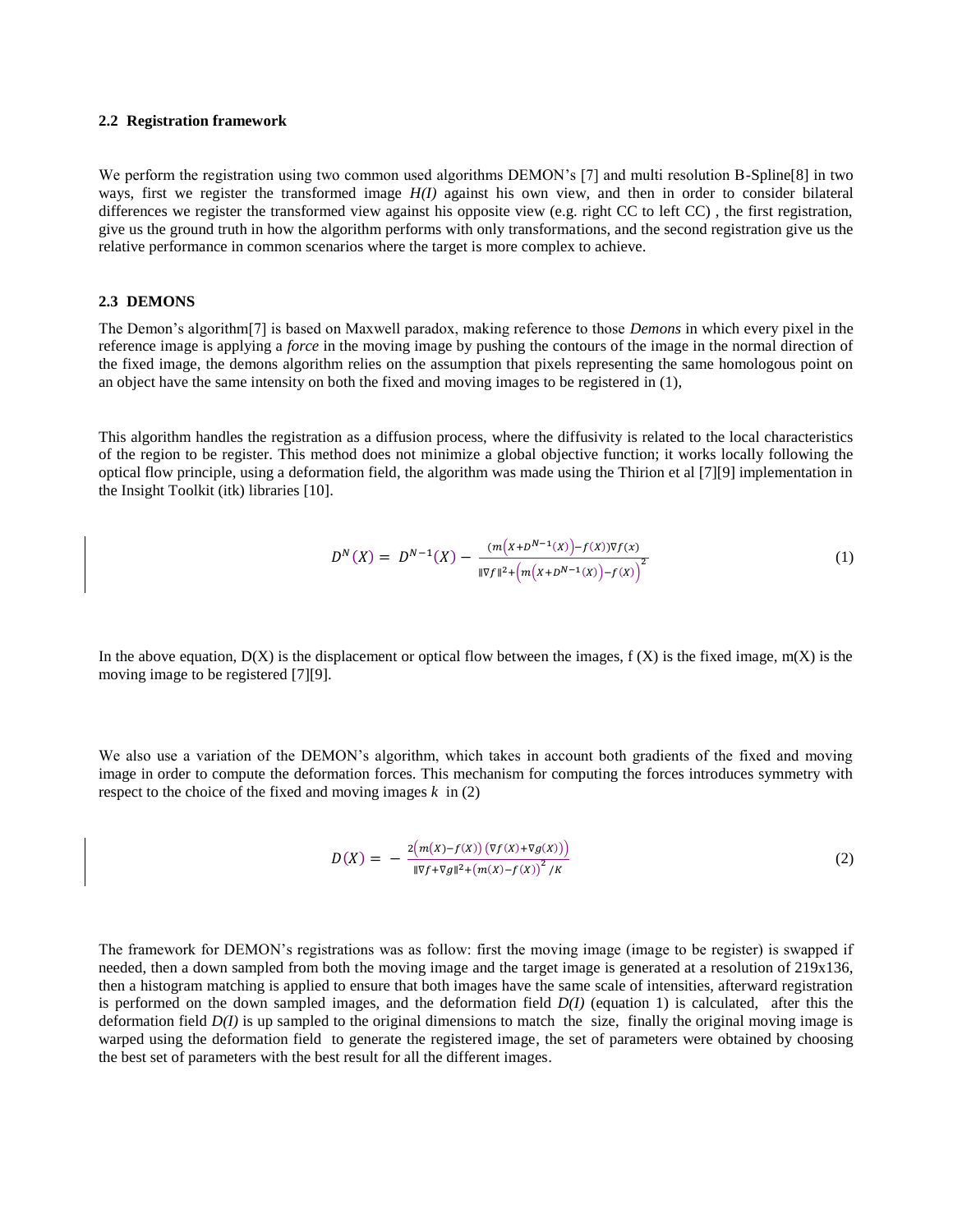#### **2.4 B-splines**

The B-Spline[8] algorithm is based on deforming an image by modifying a mesh of control points following a maximization of a similarity measure[11]. The degree of deformation of the mesh can be adjusted with the resolution of the mesh, for this algorithm we follow the multi resolution approach, similar to the demons approach, first the images are registered in a lower resolution, propagating parameter estimation into a higher resolution and performing registration again, this often avoids local minima in the parameter search space and reduces computational time [8].

One key difference from the previous algorithm is that this approach tries to minimize a global objective, or measurement of the fitness in the overlap of the images, for this algorithm the framework was as follow: first the moving image (image to be register) is swapped if needed, then a down sampled from both the moving image and the target image is generated at a resolution of 219x136, then the pyramids for the multi resolution are generated, afterwards registration is performed, then the original moving image is deformed using the final parameters of the registration and a upscale transformation, in this implementation, a mutual information metric was used as a metric for optimization, implementation was made based in the Insight Toolkit (itk) libraries [10], the set of parameters were obtained by choosing the best set of parameters with the best result for all the different images.

## **3. METRIC QUANTIFICATION**

Intensity based registrations match intensity patterns over the image, however this type of registration does not use anatomical knowledge, therefore an assumption is made, that the images will be most similar between them when the registration is maximized, the most common measurements of similarity include: sum of square differences, correlation coefficient, and information-theoretic such as mutual information.

The sum of squared differences (SSD) in (3) assumes that the images are identical at registration except for (Gaussian) noise, this metric is sensitive to small number of voxels that have very large intense differences, this metric is recommended for mono-modal registration only,  $f(x)$  is the intensity at a position x in an image,  $m(t(x))$  is the intensity at the corresponding point given by the transformation  $t(x)$ . N is the number of pixels in the region of overlap. [12]

$$
SSD = \frac{1}{N} \sum_{X} \left( f(X) - m(t(X)) \right)^2 \tag{3}
$$

The SSD measure makes the implicit assumption that after registration, the images differ only by Gaussian noise. A slightly less strict assumption would be that, at registration, there is a linear relationship between the intensity values in the images. In this case, the optimum similarity measures is the correlation coefficient CC in  $(4)$  where  $f(x)$  is the intensity at a position x in the fixed image,  $m(t(x))$  is the intensity at the corresponding point given by the transformation  $t(x)$  in the moving image. *N* is the number of pixels in the region of overlap.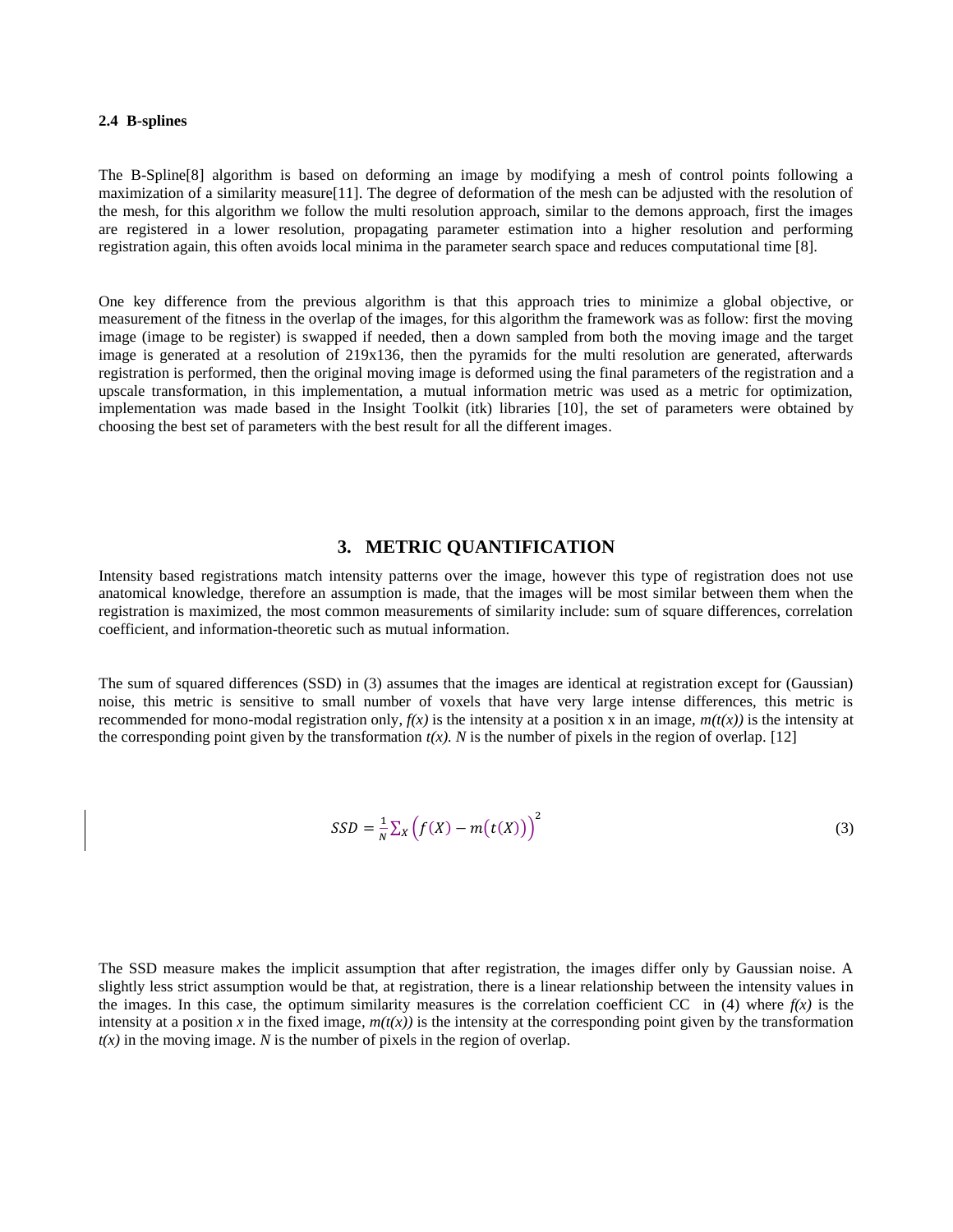$$
CC = \frac{\sum_{X} (f(X) - \bar{f}) * (m(t(X)) - \bar{m})}{\sqrt{\sum_{X} (f(X) - \bar{f})^2 * \sum_{X} (m(t(X)) - \bar{m})^2}}
$$
(4)

Another well know similarity measurement is mutual information in (6), that provides a measure of probabilistic mutual dependence between two intensity distributions, The most commonly used measure of information in image processing is the Shannon–Wiener entropy measure *H* in (5) , originally developed as part of communication theory in the 1940s (Shannon 1948, 1949) [13], a common approach larger MI means more similar images are.

.

$$
H(X,Y) = -\sum_{x,y=0}^{N} P_{x,y} \log_2(P_{x,y})
$$
\n
$$
H(X) = -\sum_{x=0}^{N} P_x \log_2(P_x)
$$
\n(5)

In (5) *H(X,Y)* represents the joint entropy, and *H(X)* the individual entropy of random image *X, Y, N* stands for the number of intensity levels and  $Px$  ( $Pxy$ ) is the probability of value  $X(x,y)$  in the (joint) probability distribution of variable *X (X and Y ).*

$$
MI(m, f) = H(m) - H(f|m)
$$
\n<sup>(6)</sup>

Image processing where performed using a Core 2 duo computer using windows 7, C++ and using the software CiPAS v1.0 [14] (IMITEK, Monterrey, Mexico) and libraries from the Insight Toolkit (ITK)[10].

# **4. RESULTS**

In figure 2 we can observe a registration result, for both the B-Spline and DEMON's registration, as we can see the algorithms achieve the target and perform very well, in figure 3 (a), is clear the impact of the registration, the difference of the ground-truth against both registered cases achieve more MI, for the bilateral registration the result is similar, however the DEMON's variant achieve a relative better result.

For every scenario B-Spline perform very well, and overcome DEMON's in some scenarios, however we can notice that inside the breast, booth DEMON's algorithm introduced artifacts in some cases, in which the B-Splines does not and have stable behavior in all the tests where the DEMONS trend to vary along, further more B-Splines can register the image in no more than 100 iterations, where DEMON's needs between 300 - 1000 iterations to complete the registration, we assume that the difference in the speed came from the implementation of the B-spline, the pyramids multi resolution implementation reduce the amount of compute time, for the correlation and mean squares metrics we notice similar performance to the mutual information presented in figure3.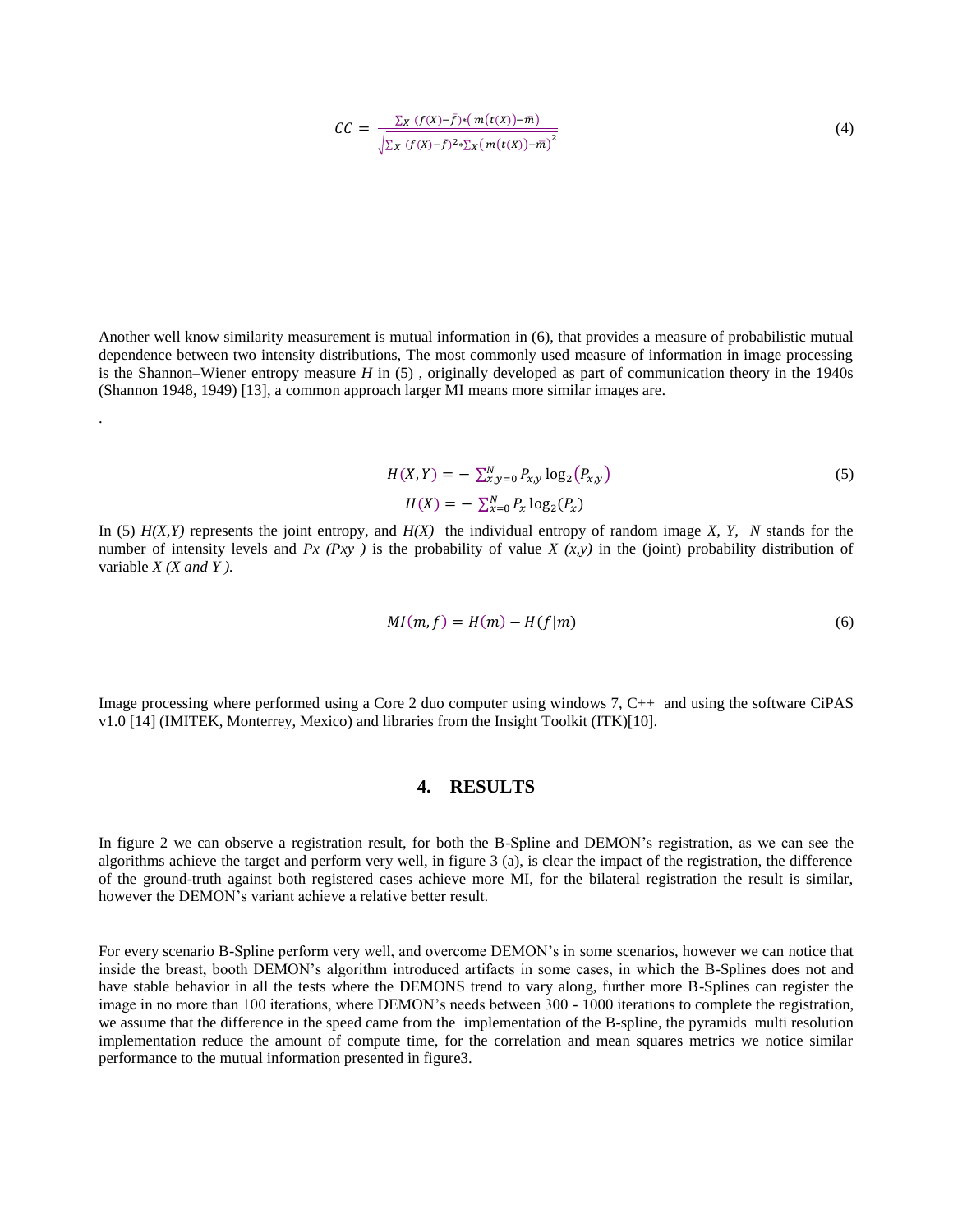

 Figure 2. a) LCC Target image and segmented RCC image to be register, c) Demon's result c) Demon's gradient variant result d) B-Splines result.



Figure 3. Mutual information (MI) boxplot, a)Mutual information metric, for the intra modal registration,  $GT =$ ground truth the metric obtained without registration, BS =B-Splines registration result, DM = DEMON's gradient variant registration result, b) Mutual information metric, for bilateral registration, GT = ground truth the metric obtained without registration,  $BS = B$ -Splines registration result,  $DM = DEMON$ 's registration result.

In table 1, we present a snap shot of the metrics gathered in the different post bilateral registration experiments, we group the information in normal, masses, and calcification cases, the information is presented in the difference observed against the ground-truth of each metric, here we can see a big difference in the SSD error with an average improve of 44,744.04, 8401.69, 143,804.39 for (B-splines, DEMON's. DEMON's gradient variant) this metric shows a huge improvement after registration. The demons variant shows a better performance, the internal deformations can lead to a unrealistic transformations, and the internal structure of the breast can be compromise due this deformations, due the big size of the dataset is normal that the numbers shown above were large, in contrast in the correlation metric there is not a huge difference, this due the fact that the ground-truth metric showed a big correlation since the beginning and there wasn`t much work to do there, and last, for the mutual information, is clear the improvement over the groundtruth, in all the metrics an average improve of 0.6, 0.52, 0.74 for (B-splines, DEMON's. DEMON's gradient variant).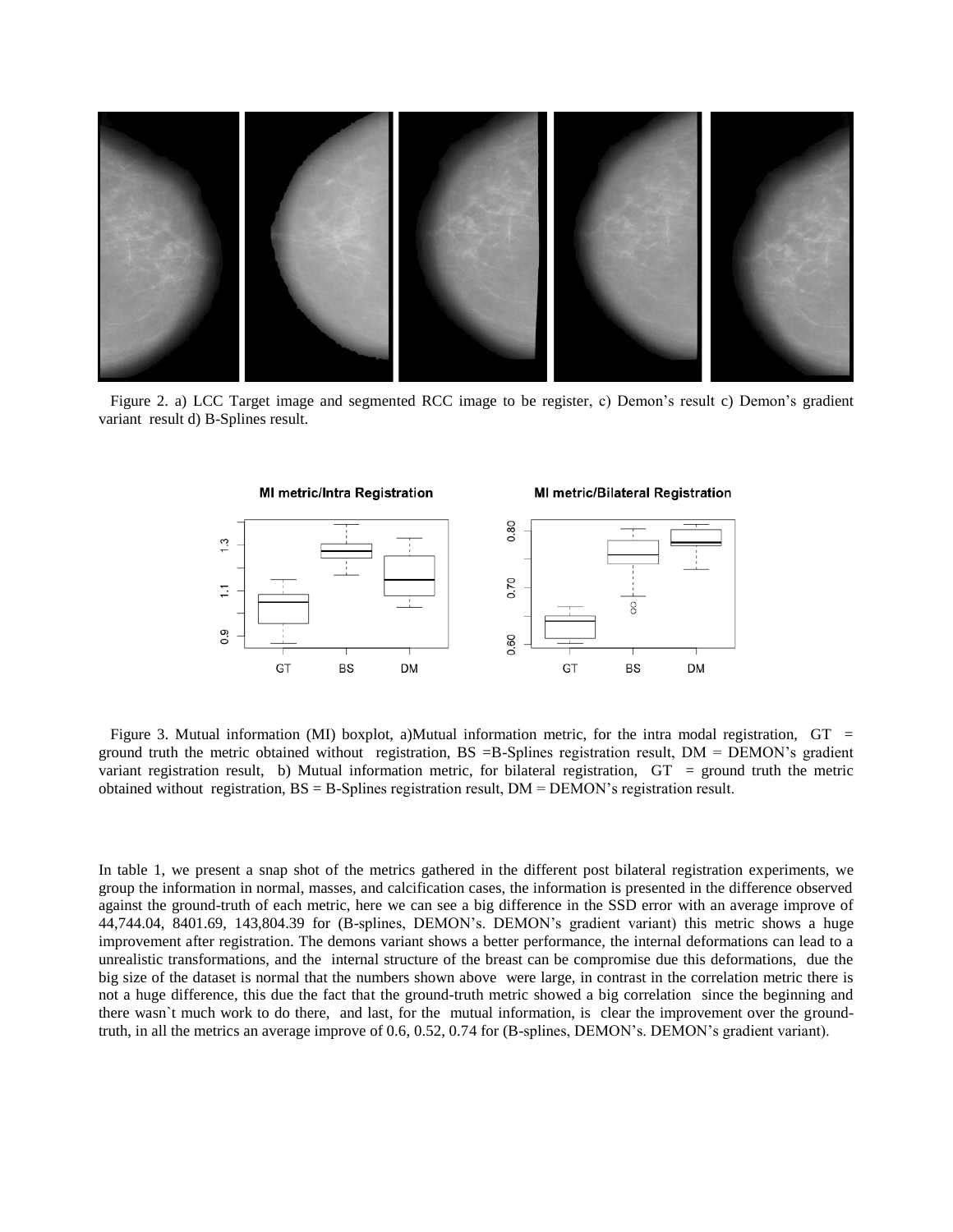| Classification | Mutual Information |        |        | Correlation |        |           | <b>SSD</b>      |             |              |
|----------------|--------------------|--------|--------|-------------|--------|-----------|-----------------|-------------|--------------|
| Normal         | <b>B</b> -Spline   | Demons | Dem G  | B-Spline    | Demons | Dem G     | <b>B-Spline</b> | Demons      | Dem G        |
| Compression    | 0.6497             | 0.5575 | 0.7778 | 0.0349      | 0.0222 | 0.0535    | $-50548.85$     | $-4847.04$  | $-146694.20$ |
| Movement       | 0.6467             | 0.5024 | 0.7101 | 0.0330      | 0.0226 | 0.0523    | $-39378.64$     | $-5259.96$  | $-140275.88$ |
| Deformation    | 0.2115             | 0.5188 | 0.7409 | 0.0341      | 0.0225 | 0.0530    | $-46000.37$     | $-5188.47$  | $-144253.64$ |
| <b>Masses</b>  |                    |        |        |             |        |           |                 |             |              |
| Compression    | 0.6514             | 0.5501 | 0.7714 | 0.0347      | 0.0224 | 0.0538    | -49327.79       | $-5610.17$  | $-147860.82$ |
| Movement       | 0.6476             | 0.5018 | 0.7078 | 0.0327      | 0.0229 | 0.0522    | $-37869.47$     | $-6695.23$  | -139837.57   |
| Deformation    | 0.6290             | 0.5191 | 0.7389 | 0.0341      | 0.0223 | 0.0530    | $-45554.29$     | $-4427.99$  | $-143860.65$ |
| Calcification  |                    |        |        |             |        |           |                 |             |              |
| Compression    | 0.6497             | 0.5456 | 0.7620 | 0.0344      | 0.0236 | 0.0532    | $-47353.42$     | $-10671.37$ | -144798.19   |
| Movement       | 0.6526             | 0.5215 | 0.7313 | 0.0334      | 0.0235 | $-0.1130$ | $-41866.85$     | $-36029.53$ | $-143416.78$ |
| Deformation    | 0.6346             | 0.5037 | 0.7228 | 0.0339      | 0.0206 | 0.0529    | $-44796.65$     | 3114.56     | $-143241.78$ |

Table 1. Bilateral registration metric differences against the ground truth-value, for mutual information and correlation more means better alignment, for sum of square differences less mean better alignment.

In figure 3, we plot the joint entropy histogram (JEH) of a sample case, this is figure shows the comparison of joint entropy histogram of the images, the basic idea is that when the images are correctly registered, the joint histograms have tight clusters, surrounded by large dark regions and these clusters disperse as the images become less well registered, in this similarity measurement it is clear that the best result is achieved by the B-spline registration, the clusters are very concentrated in a very stretch zone, on the other hand, for the DEMON's algorithm is clear that the clusters are dispersed and lead us to infer that the registration was not good performed, the gradient variation of the DEMON's algorithm, achieved an overall best result the cluster are more compacted but not as good as the B-spline result.

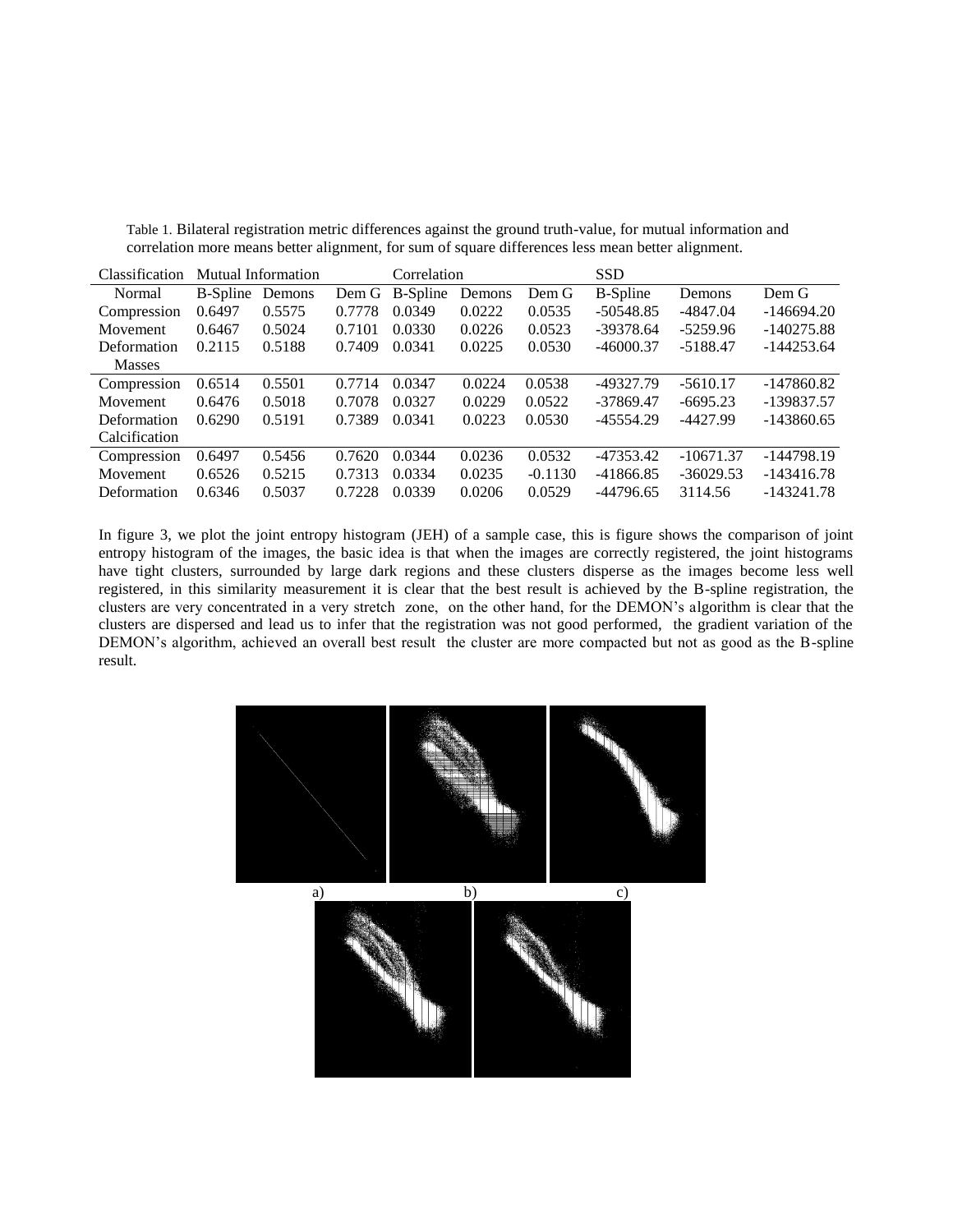d) e)

 Figure 3. Joint Entropy Histogram (JEH) of a) identity transformation (same image), b)No registration Left CC view to Right CC view, c)B-spline Left CC view to Right CC view registration d) Demons Left CC view to Right CC view registration, e) Demons gradient Left CC view to Right CC view registration.

## **5. CONCLUSIONS**

We presented a methodology to compare two local approach registration methods to help CAD<sub>x</sub> systems to perform morphing operations, our work differ from other comparisons of register algorithms, in two key aspects, 1) we developed the Synthetic data set where previous works only test in public heterogeneous datasets, in which the transformations are unknown 2) Our approach used a tissue mask for the evaluation of registration accuracy.

In this work we developed a methodology to perform automated registration comparison for bilateral mammography, because most current algorithms for medical image registration calculate a rigid body or affine transformation, their applicability is restricted to parts of the body where tissue deformation is small compared with the desired registration.

The B-spline algorithm achieve an overall better results, in some conditions, DEMON's shows a better performance, however the approach of this algorithm can lead to a unrealistic transformations, which in practice achieve a better final similarity measurement, but in real life, the deformations could lead to a un unrealistic image deformations for the radiologist usage.

The joint entropy histogram of the B-spline algorithm shows a better clustering, while booth DEMON's algorithms the histogram is more scattered across the plane, which suggest a better alignment for the B-Spline, while keeping the information contained inside the breast.

The performance of the algorithms DEMON's and B-spline was similar. The correlation doesn't show a big improvement in the registration. However the fact that the correlation uses the whole image obtain the metric, this show a high correlated image, but nevertheless there was an improvement, the SSD metric was the metric that had the biggest improvement over the ground-truth in all scenarios and in all types of register methods, the MI metric shown the improvement against the grown-truth with an average improvement of 0.6, 0.52, 0.74 for (B-splines, DEMON's. DEMON's gradient variant); but, once again, when we take into consideration the unrealistic transformations that DEMON's algorithm can yield in some scenarios, the B-Spline algorithm should be the right choice.

We demonstrated the performance of the algorithms where the B-Spline algorithm is accurate in almost all scenarios in such a way for the residual image to be used as derivative image to extract more features for a CADx system. In all the registrations we obtain reductions in the metric measurements between images prior and after registrations, Overall we can conclude that B-Splines obtained the best Quantitative and visual results. The work can be improved, by the use of more similarity metrics, such as watershed error, geometric distances etc. and of course a by selecting a larger set of registration algorithms.

#### **REFERENCES**

- [1] R. Nishikawa, "Current status and future directions of computeraided diagnosis in mammography," Computerized Medical Imaging and Graphics, vol. 31, pp. 224-235, 2007.
- [2] F. Yin, M. Giger, C. Vyborny, K. Doi, and R. Schmidt, "Comparison of bilateral-subtraction and single-image processing techniques in the computerised
- [3] B. Zitova, "Image registration methods: A survey," Image Vision Comput.,vol. 21, no. 11, pp. 977–1000, Oct. 2003.